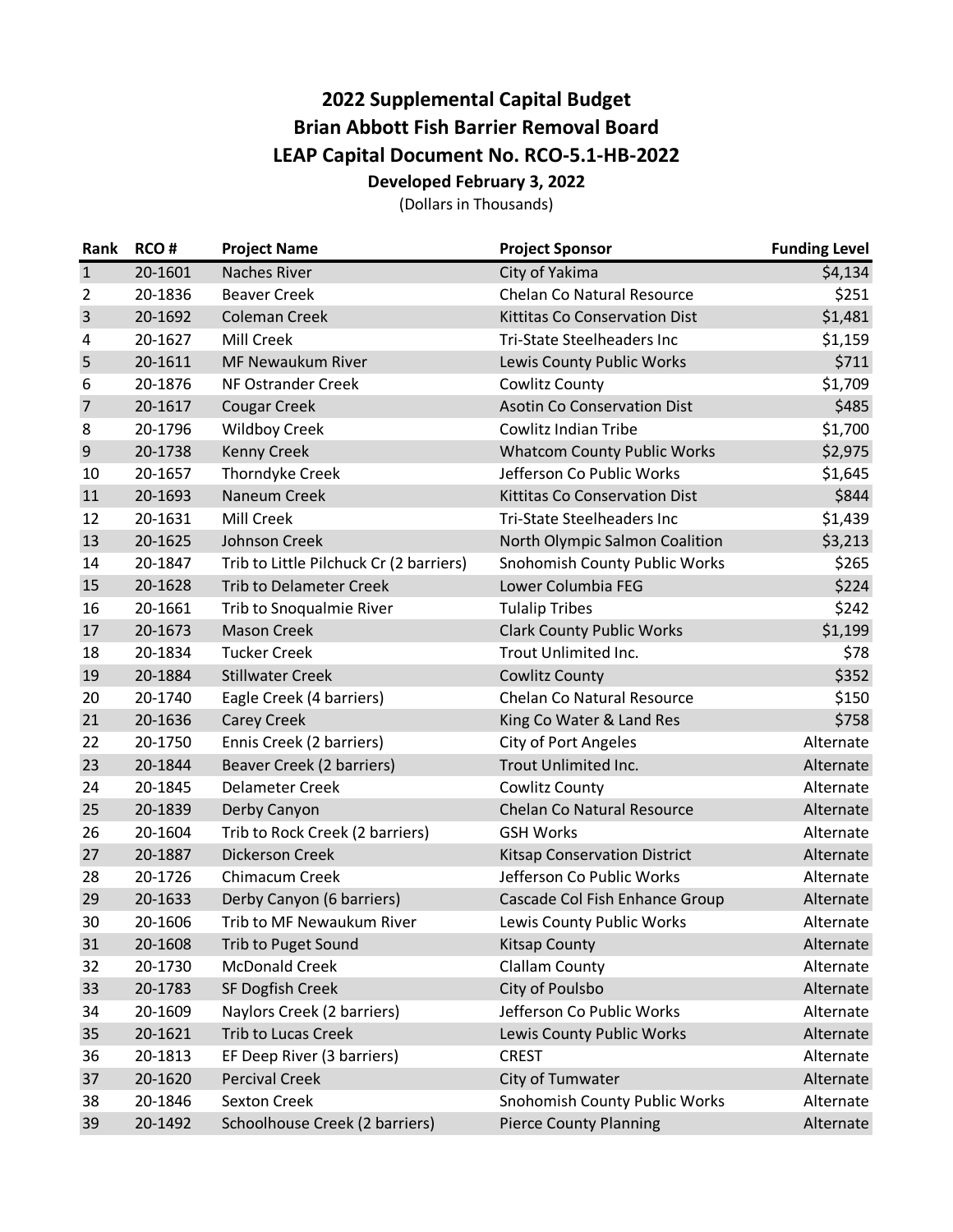## **2022 Supplemental Capital Budget Brian Abbott Fish Barrier Removal Board LEAP Capital Document No. RCO-5.1-HB-2022 Developed February 3, 2022**

(Dollars in Thousands)

| Rank | RCO#    | <b>Project Name</b>            | <b>Project Sponsor</b>                | <b>Funding Level</b> |
|------|---------|--------------------------------|---------------------------------------|----------------------|
| 40   | 20-1602 | Boone Creek (3 barriers)       | <b>State Parks</b>                    | Alternate            |
| 41   | 20-1716 | Little Minter Creek            | Pierce Co Public Works                | Alternate            |
| 42   | 20-1612 | <b>Trib to Lucas Creek</b>     | Lewis County Public Works             | Alternate            |
| 43   | 20-1626 | <b>Cooper Creek</b>            | City of Bainbridge Island             | Alternate            |
| 44   | 20-1623 | Boone Creek (2 barriers)       | Lewis County Public Works             | Alternate            |
| 45   | 20-1715 | Little Minter Creek            | Pierce Co Public Works                | Alternate            |
| 46   | 20-1787 | Carpenter Creek (2 barriers)   | <b>Skagit County Public Works</b>     | Alternate            |
| 47   | 20-1610 | <b>Secret Creek</b>            | Snohomish County                      | Alternate            |
| 48   | 20-1622 | <b>Jested Creek</b>            | Lewis County Public Works             | Alternate            |
| 49   | 20-1704 | Langlois Creek (2 barriers)    | Snoq Vly Watershed Dist               | Alternate            |
| 50   | 20-1854 | Ruby Creek (3 barriers)        | <b>Kitsap Conservation District</b>   | Alternate            |
| 51   | 20-1766 | <b>Carpenter Creek</b>         | Skagit Fish Enhancement Group         | Alternate            |
| 52   | 20-1703 | Pup Creek (2 barriers)         | <b>Clark County Public Works</b>      | Alternate            |
| 53   | 20-1634 | Derby Canyon (3 barriers)      | Cascade Col Fish Enhance Group        | Alternate            |
| 54   | 20-1769 | Carpenter Creek (2 barriers)   | Skagit Fish Enhancement Group         | Alternate            |
| 55   | 20-1658 | <b>Coal Creek</b>              | Trout Unlimited - WA Coast            | Alternate            |
| 56   | 20-1776 | Sorgenfrei Creek               | <b>Adopt A Stream Foundation</b>      | Alternate            |
| 57   | 20-1848 | Secret Creek (2 barriers)      | Snohomish County Public Works         | Alternate            |
| 58   | 20-1607 | <b>Ebright Creek</b>           | Sammamish City of                     | Alternate            |
| 59   | 20-1717 | Purdy Creek (4 barriers)       | Pierce Co Public Works                | Alternate            |
| 60   | 20-1791 | Dairy Creek                    | <b>Skagit County Public Works</b>     | Alternate            |
| 61   | 20-1797 | <b>Ruby Creek</b>              | City of Port Orchard                  | Alternate            |
| 62   | 20-1849 | <b>Williams Creek</b>          | Snohomish County Public Works         | Alternate            |
| 63   | 20-1706 | Padden Creek                   | City of Bellingham                    | Alternate            |
| 64   | 20-1697 | <b>Huge Creek</b>              | <b>Pierce County</b>                  | Alternate            |
| 65   | 20-1744 | <b>Fauntleroy Creek</b>        | <b>Seattle Public Utilities</b>       | Alternate            |
| 66   | 20-1775 | North Creek                    | <b>Adopt A Stream Foundation</b>      | Alternate            |
| 67   | 20-1794 | <b>Panther Creek</b>           | City of Renton                        | Alternate            |
| 68   | 20-1701 | <b>Sister of Friar Creek</b>   | <b>Snohomish Conservation Dist</b>    | Alternate            |
| 69   | 20-1795 | <b>Annapolis Creek</b>         | City of Port Orchard                  | Alternate            |
| 70   | 20-1827 | Norway Park Creek              | Skagit Fish Enhancement Group         | Alternate            |
| 71   | 20-1733 | <b>Coal Creek</b>              | City of Bellevue                      | Alternate            |
| 72   | 20-1647 | Green Cove Creek               | Thurston County Public Works          | Alternate            |
| 73   | 20-1868 | Dairy Creek                    | <b>Skagit County Public Works</b>     | Alternate            |
| 74   | 20-1652 | <b>Butler Creek</b>            | Thurston County Public Works          | Alternate            |
| 75   | 20-1727 | Little Soos Creek (2 barriers) | City of Covington                     | Alternate            |
| 76   | 20-1777 | <b>Munson Creek</b>            | <b>Adopt A Stream Foundation</b>      | Alternate            |
| 77   | 20-1615 | <b>Cedar Creek</b>             | City of Kirkland                      | Alternate            |
| 78   | 20-1865 | <b>Trib to Grader Creek</b>    | <b>Pacific Coast Salmon Coalition</b> | Alternate            |